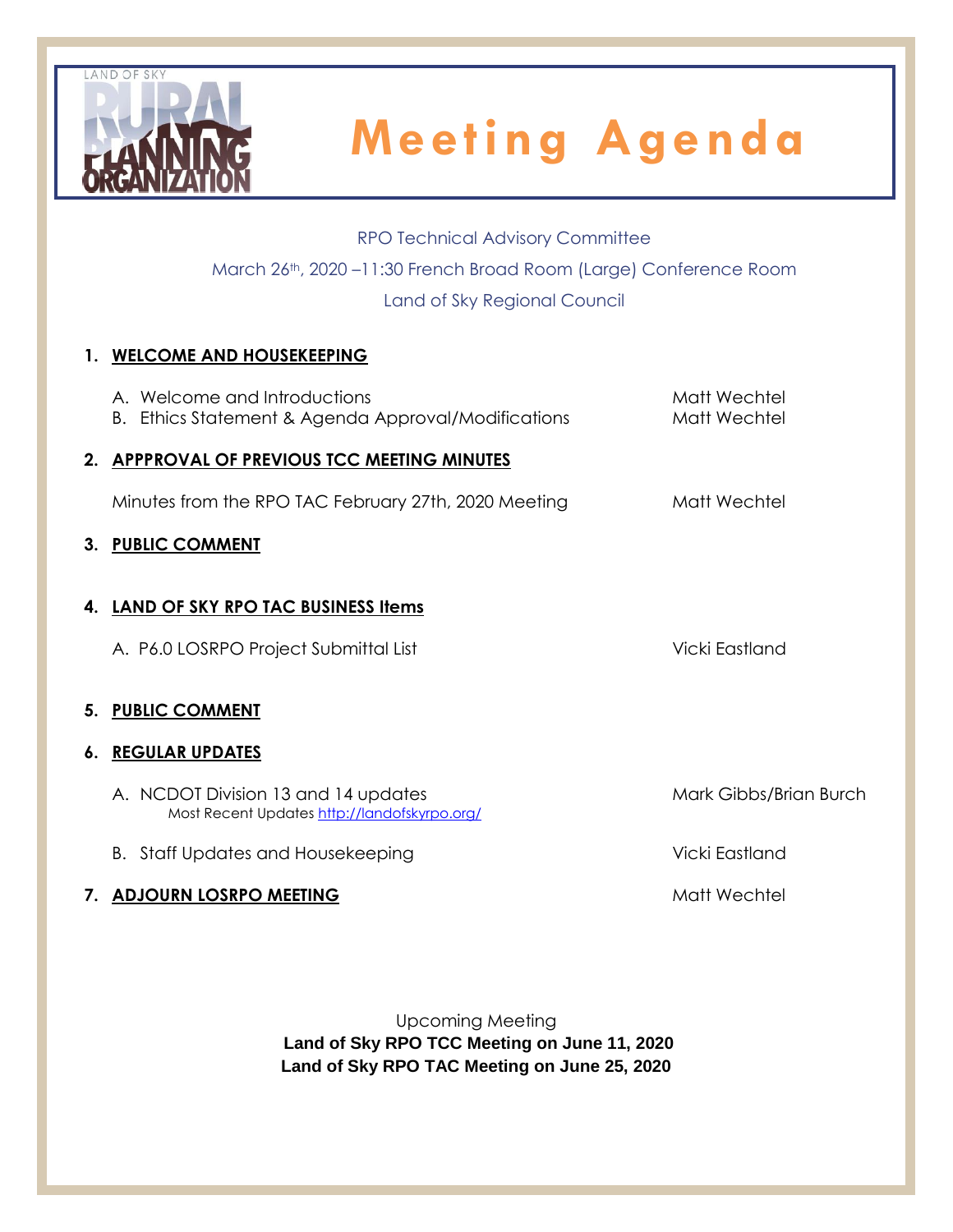



**Item 1B: Ethics Statement**

**ETHICS AWARENESS & CONFLICT OF INTEREST REMINDER** 

**(To be read by the Chair or his or her designee at the beginning of each meeting)** 

**In accordance with the State Government Ethics Act, it is the duty of every Board member to avoid conflicts of interest. Does any Board member have any known conflict of interest with respect to any matters coming before the Board today? If so, please identify the conflict and refrain from any participation in the particular matter involved.**

### **2. APPROVAL OF PREVIOUS MEETING MINUTES:**

### Land of Sky Rural Planning Organization **Technical Advisory Committee Minutes – September 26th, 2019**

### Attendees:

Vicki Eastland Zia Rifkin Matt Wechtel Maureen Copelof Bucky Galloway Jack Debnam

Stephen Sparks Steve Williams Kevin Ensley Troy Wilson Brian Burch Hannah Cook

Jason Chappell Aaron Bland Daniel Sellers Mark Gibbs Tyler Shelton

### **WELCOME AND INTRODUCTIONS**

Matt Wechtel called the meeting to order, welcomed attendees and requested introductions. He read the Ethics Statement, and inquired if there were any conflicts, which would preclude TAC members from voting on business items, to state such for the record, and to refrain from participating in the matter.

*Kevin Ensley moved to approve the agenda as presented. Maureen Copelof seconded and the motion carried without further discussion.*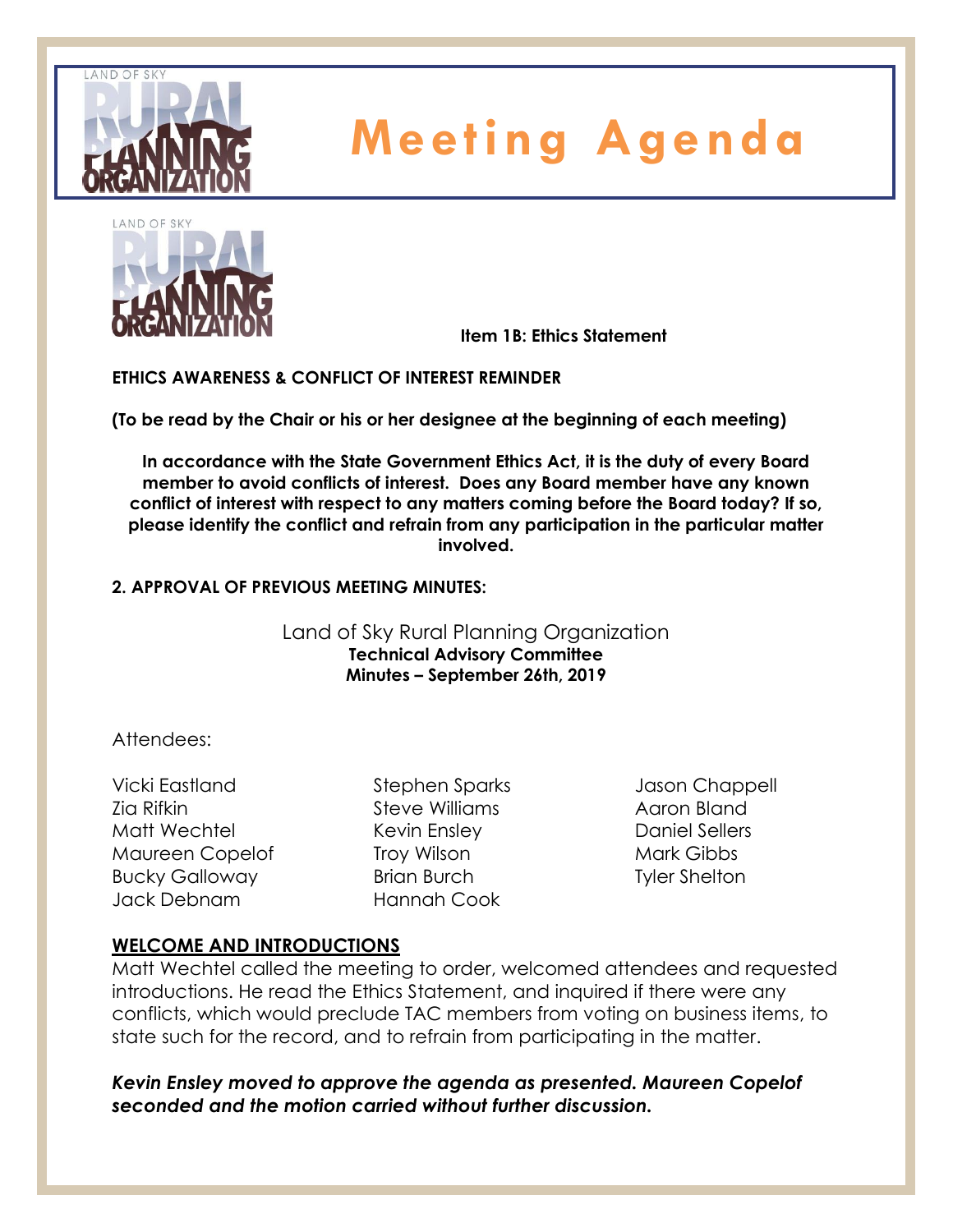

## **APPROVAL OF TAC MINUTES**

*Kevin Ensley moved to approve the minutes from the January 23 LOSRPO TAC meeting. Maureen Copelof seconded and the motion carried without further discussion.*

## **PUBLIC COMMENTS**

No public comments were received.

## **BUSINESS**

P6.0 Update, DRAFT LOSRPO Highway Project List: Vicki Eastland shared that NCDOT has released an updated schedule for P6.0 that moves several key dates for the process. Vicki Eastland shared a list of key dates in the process:

| <b>Prioritization Task</b>                                | <b>Estimated Date</b>        |
|-----------------------------------------------------------|------------------------------|
| <b>Local Meetings to select project submittals</b>        | September 2019- January 2020 |
| <b>DRAFT Projects Submittal list</b>                      | February, 2020               |
| <b>Final Project List Approved by LOS TAC</b>             | <b>March 2020</b>            |
| <b>Project Prioritization Public Survey</b>               | Summer - Fall 2020           |
| <b>DRAFT Statewide Programmed Projects and SPOT</b>       | <b>End of February 2021</b>  |
| <b>Scores Released</b>                                    |                              |
| <b>LOSRPO Local Input Point Methodology Due</b>           | <b>March 1st, 2021</b>       |
| <b>Local Input Points for Regional Input Projects Due</b> | May 28th, 2021               |
| <b>Local Input Points for Division Needs Projects Due</b> | October 29th 2021            |
| DRAFT 2023-2032 STIP Released                             | <b>February 2022</b>         |

In this round of prioritization, Land of Sky RPO has 16 new Project submittals for each mode of transportation. In addition to new submittals, Land of Sky RPO has five carryover highway projects, three in Transylvania Co. and two in Madison Co. Land of Sky RPO Staff has held meetings with staff and elected officials from each RPO county to gather input on the DRAFT LOSRPO SPOT 6.0 Project Submittal list. The list presented today represents the Highway Projects; there are bicycle and pedestrian projects in Transylvania County/City of Brevard and remaining Bike/Ped slots. There are Public Transit Projects in Transylvania County and potentially Madison County. Land of Sky RPO will continue to enter projects into the SPOT Online tool for testing, and work with NCDOT Division 13/14 staff as well as SPOT office staff to improve submitted projects. The final list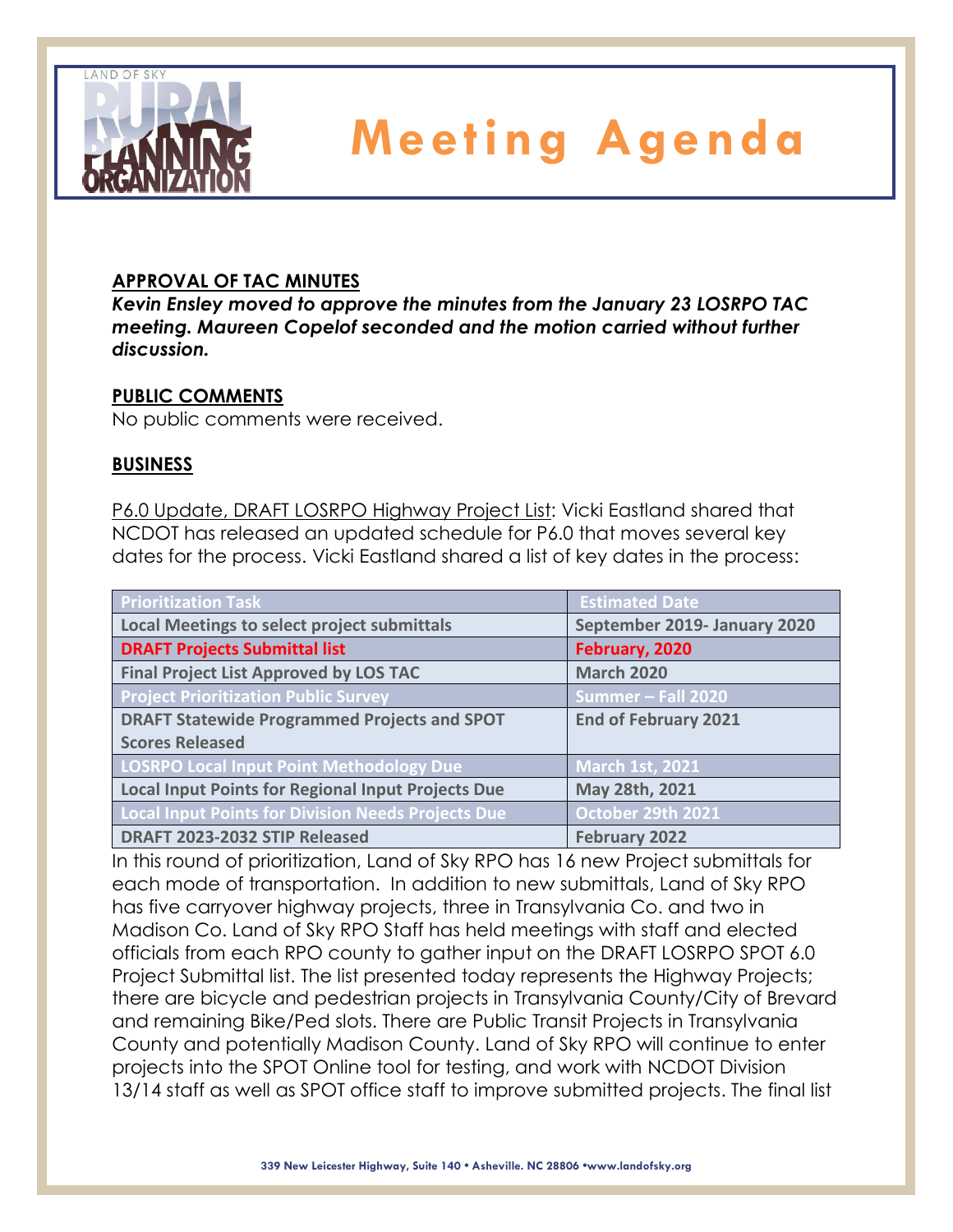

will come back before the TCC/TAC at the March meetings. The DRAFT LOSRPO P6.0 Highway Project list can be viewed here [http://landofskyrpo.org/wp](http://landofskyrpo.org/wp-content/uploads/2020/02/LOSRPO-DRAFT-Submittal-List.pdf)[content/uploads/2020/02/LOSRPO-DRAFT-Submittal-List.pdf](http://landofskyrpo.org/wp-content/uploads/2020/02/LOSRPO-DRAFT-Submittal-List.pdf)

Vicki Eastland shared that after the draft project list is approved, it would go out for public comment until next month. Projects on the draft list today would be under consideration for funding as part of the RPO's 2023-2032 TIP.

## *Jason Chappell moved to approve the Draft Project List for public comment. Jack Debnam seconded and the motion carried without further discussion.*

Draft LOSRPO PWP – Vicki Eastland shared that the FY 2020-2021 Draft PWP has been submitted to NCDOT TPD for review. The Draft was approved by NCDOT and the LOSRPO TCC at their February 13 meeting. The format, which shows the breakout of direct charges to the RPO, travel and indirect to more accurately reflect the funding spent on specific tasks. For the most part the PWP is set up as a continuation of ongoing work RPO staff performs each year. Ongoing work includes continuation of the CTP process in Transylvania County and the possibility of beginning the CTP process in Madison County. Additionally, costs for website update/maintenance, quarterly reporting and invoicing are also included in the ongoing work.

## *Jack Debnam moved to approve the LOSRPO FY 2020-2021 Planning Work Program and the narrative. Jason Chappell seconded and the motion carried without further discussion.*

LOSRPO 2020 Meeting Schedule: Vicki Eastland shared the 2020 LOSRPO meeting schedule. She noted that TCC meetings would be held the second Thursday of the following months: February, March, June, August and a joint meeting in November.

The LOSRPO TAC meetings are planned for the fourth Thursday of the following months for 2020: February, March, June, August, and a joint meeting in November. Additional notice would be provided for all LOSRPO meetings.

No meeting cycles are planned for April, May, July, September or October. The meeting schedule is set up in order to meet specific SPOT and RPO reporting requirements.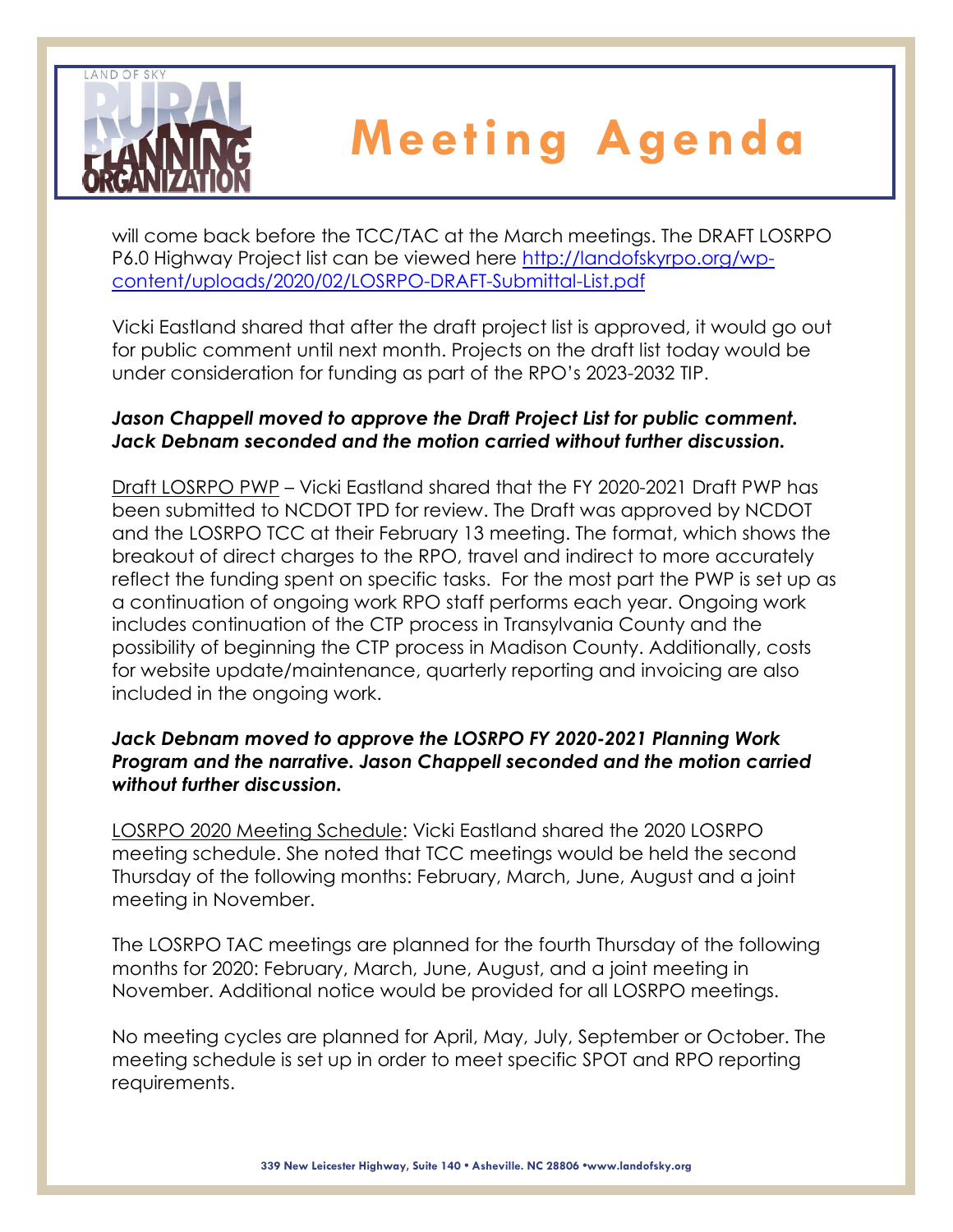

## *Informational only – no action needed.*

Elect New TAC Chair and Vice Chair: Vicki Eastland shared that because LOSRPO TAC Chair Charlie Landreth is no longer with the City of Brevard, the TAC needs to hold an election of officers. At the last TAC officer election Matt Wechtel, Madison County was elected as Vice Chair. The term for Chair and Vice Chair is two years with the ability to serve two consecutive terms.

Vice Chair Wechtel opened the floor for nominations. Consensus was reached for Vice Chair Wechtel to assume the Chairmanship. Vice Chair Wechtel accepted the nomination.

## *Maureen Copelof moved to approve Matt Wechtel as the new LOSRPO TAC Chair. Kevin Ensley seconded and the motion carried as all were in favor.*

Nominations were opened for the Vice Chair slot. Kevin Ensley was nominated as the Vice Chair. He accepted the nomination.

## *Matt Wechtel moved to approve Kevin Ensley as the new LOSRPO TAC Vice Chair. Jason Chappell seconded and the motion carried as all were in favor.*

Traffic Safety Presentation: Bucky Galloway, Western Regional Field Operations Engineer provided a presentation on Safety and Mobility Funding Programs and the roles of the Regional Traffic Staff. He explained the roles of regional traffic staff, noting that they get involved with TIP reviews, traffic control, etc. He focused on mobility project development and mentioned the Highway Safety Improvement Programs that attempt to mitigate hazards on roadways. These regional staff also review data on accidents and receive complaints from the public regarding hazards on the roadways.

Discussion occurred regarding the complaint process for hazards that affect safety on the roadways. NCDOT staff shared that a municipality and/or county may or may not be notified of safety complaints made about roadways in their jurisdictions.

Bucky Galloway shared about systemic efforts, which work to identify safety improvements for roadways throughout the state. Three programs are administered through NCDOT: Highway Safety Improvement Program (HSIP) federally funded, SPOT Safety (SS) Program and SPOT Mobility Program, which are both funded by the state.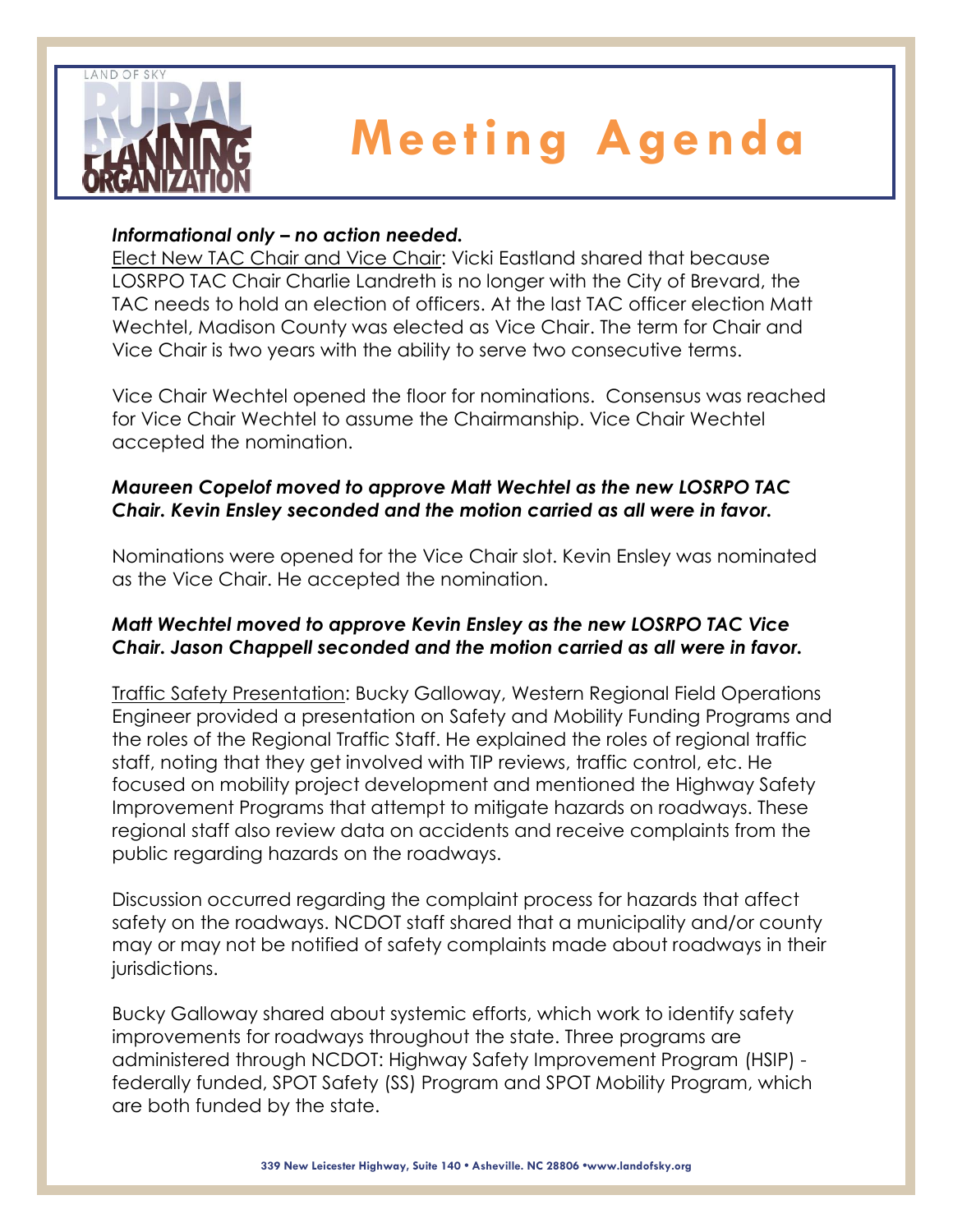

Bucky Galloway reviewed typical safety (HSIP and SS) projects, which includes intersection improvements, corridor improvements and vulnerable user type projects. He shared a list of safety projects, which have been funded in the LOSRPO region since the beginning of 2018, and which cost nearly \$6 million in total. He noted that over the past ten years, NCDOT has realized a \$14 return on every \$1 spent, in terms of lives saved and reduced property damage. Due to limited resources, safety projects are prioritized. He also reviewed the SPOT Mobility program for those intersections and sections of roadway that experience significant, reoccurring congestion/delay. These projects are evaluated by the Congestion Management Group. In addition, school projects to alleviate congestion and delays do not have to go through the same evaluation process as other projects. Typical mobility projects include intersection and corridor improvements and school improvements. He noted that the first mobility project funded in the state was Sweeten Creek Road at Mills Gap Road to construct a right-turn lane in the westbound approach.

Bucky Galloway shared his experience on how safety could be improved on NC roadways including reducing conflicts, particularly at intersections. He also reviewed a study regarding NCDOT synchronized streets (RCI/Superstreet). Another way to increase safety is by providing forgiving roadways and roadsides that have wide, paved shoulders. To increase safety on existing roads, upgraded design standards could be used. Another method to improve safety is to increase pedestrian infrastructure (sidewalks, pedestrian signals, etc.).

Vicki Eastland shared that when discussing projects for prioritization during the SPOT process, it is often necessary to consider safety improvements, like a Superstreet.

Discussion occurred regarding speed limits and safety. Bucky Galloway, shared that while speed limits are posted, people drive at the speed they feel comfortable with. There is a direct correlation between lower speed limits and increased safety.

### *Informational only, no action required.*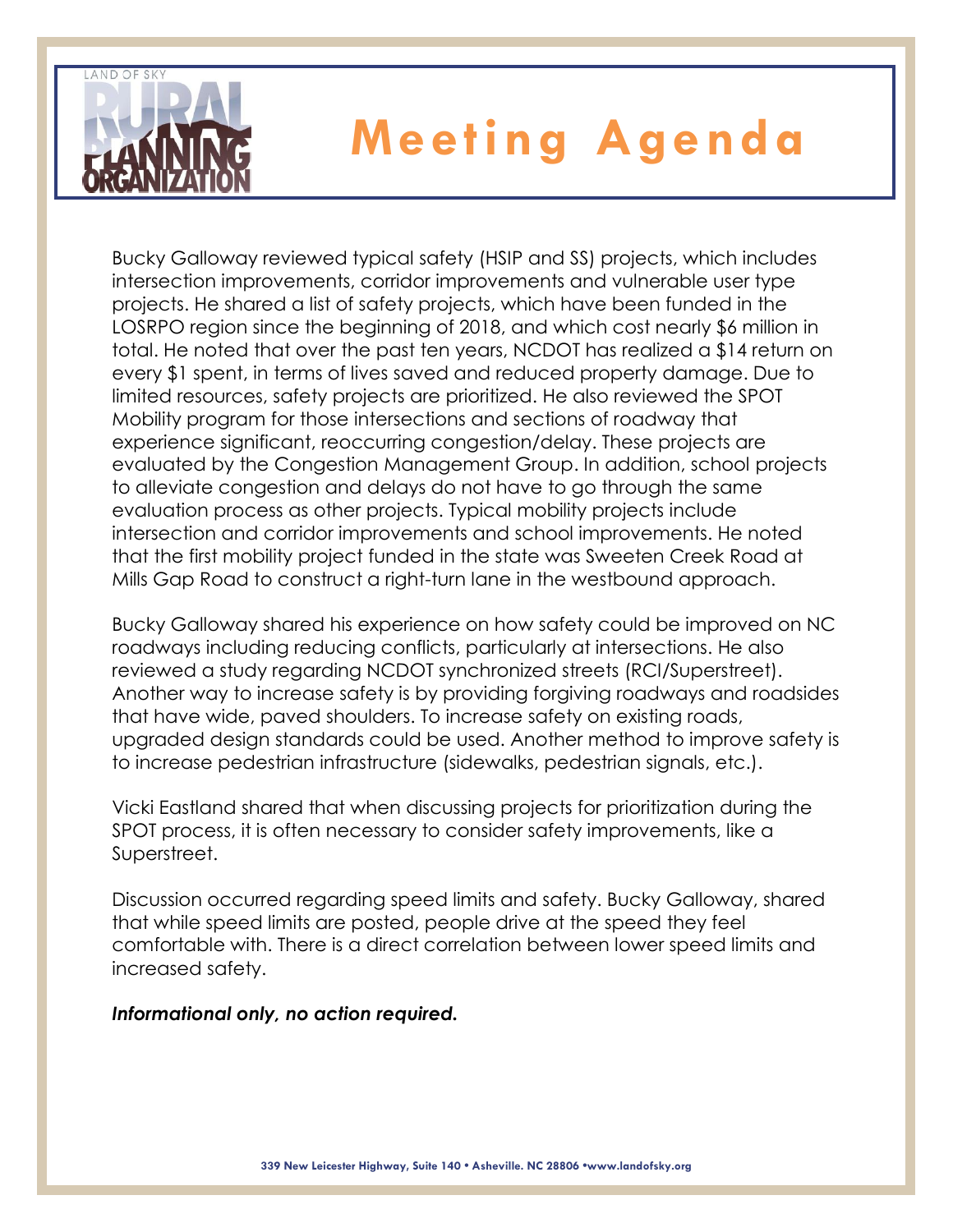

## **PUBLIC COMMENT**

No public comments were received.

## **REGULAR UPDATES AND ANNOUNCEMENTS**

Hannah Cook provided Division 13 updates. Steve Williams provided Division 14 updates. Daniel Sellers provided TPD updates. Vicki Eastland provided staff and housekeeping updates.

### **ADJOURNMENT**

*Vicki Eastland adjourned the meeting, as there was no further business.*